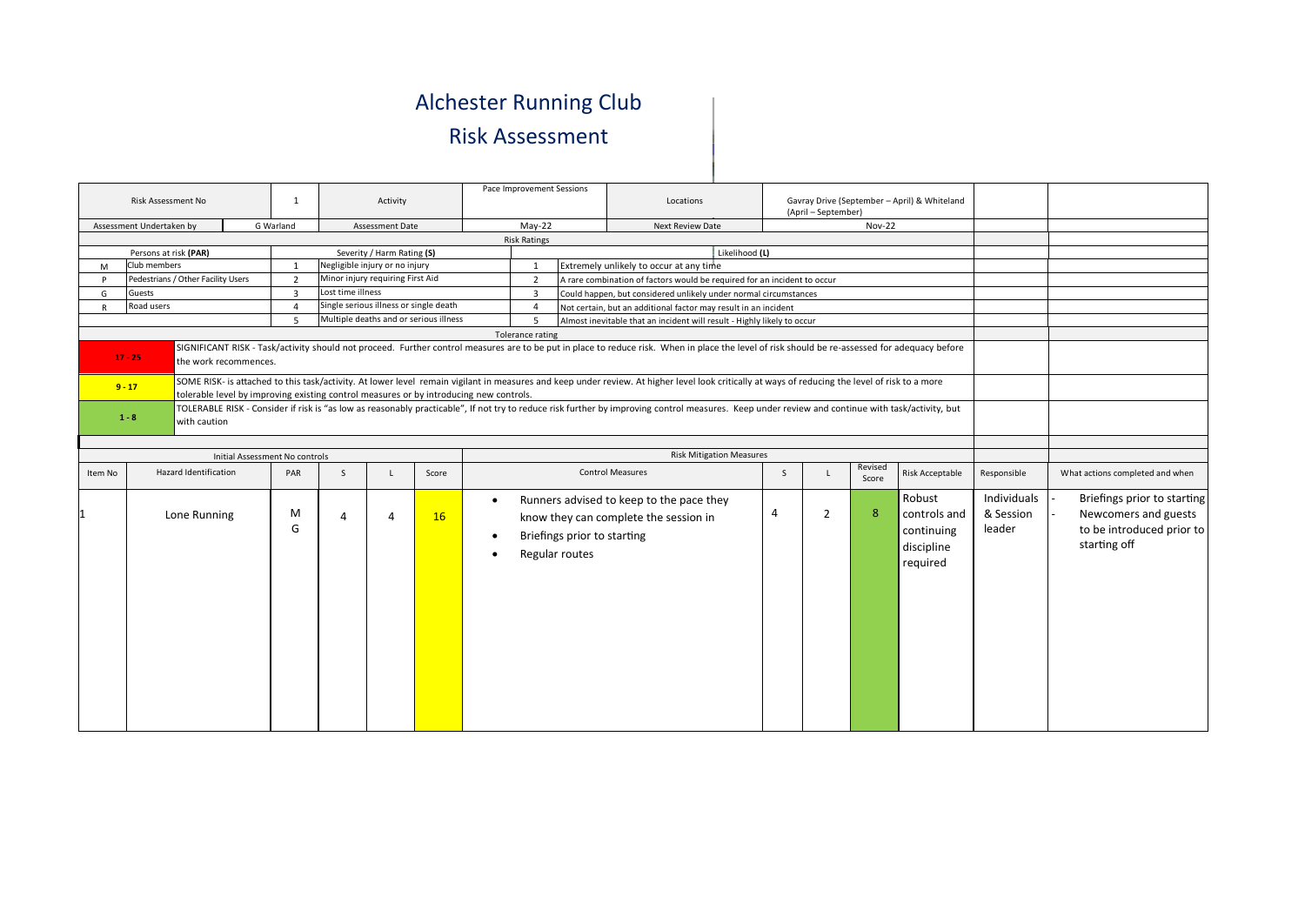| Getting Lost         | М<br>G      | $\Delta$       | $\overline{2}$ | 8         | Each runner is advised of the session prior to<br>$\bullet$<br>starting and with the exception of mile loops is<br>either around an enclosed field or up and<br>down a road. Mile loops are one continuous<br>circle with no deviation<br>Cones used at Whitelands to confirm area being<br>used<br>New runners advised to start off within "the<br>$\bullet$<br>pack"<br>Runners advised to keep to the pace they<br>$\bullet$<br>know they can complete the session in<br>Briefings prior to starting<br>$\bullet$<br>Regular routes                                                                                                                                                                                                        | 4 | $\overline{2}$ | 8  | Robust<br>controls and<br>continuing<br>discipline<br>required | Session<br>leader,<br>Individuals | Briefings prior to starting<br>Newcomers and guests<br>to be introduced prior to<br>starting off                                                           |
|----------------------|-------------|----------------|----------------|-----------|-----------------------------------------------------------------------------------------------------------------------------------------------------------------------------------------------------------------------------------------------------------------------------------------------------------------------------------------------------------------------------------------------------------------------------------------------------------------------------------------------------------------------------------------------------------------------------------------------------------------------------------------------------------------------------------------------------------------------------------------------|---|----------------|----|----------------------------------------------------------------|-----------------------------------|------------------------------------------------------------------------------------------------------------------------------------------------------------|
| Slips, Trips & Falls | М<br>G<br>P | $\overline{4}$ | $\overline{4}$ | <b>16</b> | Assessment of area prior to starting<br>$\bullet$<br>Cones used at Whitelands to confirm area being 4<br>used<br>Gavray Drive lit by street lights<br>$\bullet$<br>Runners advised of well known risk areas &<br>action taken if conditions become treacherous<br>If runner does slip, trip or fall other members<br>$\bullet$<br>to stay with the runner and seek assistance<br>Bollards/railings can be a particular hazard -<br>$\bullet$<br>runners to call out to alert<br>Overhanging trees and brambles should be<br>$\bullet$<br>made known especially in darker weather<br>Alert fellow members of other path / road<br>$\bullet$<br>users<br>Headphones not permitted<br>Regular routes<br>Alternative routes for inclement weather |   | 3              | 12 | Robust<br>controls and<br>continuing<br>discipline<br>required | Session<br>leader,<br>Individuals | Keep alert whilst running<br>Newcomers and guests<br>to be introduced prior to<br>session<br>Conditions assessed by<br>session leader prior to<br>starting |
| Injury               | М<br>G      | $\Delta$       | $\overline{4}$ | <b>16</b> | Runners requested not to attend if injured<br>$\bullet$<br>If develop an injury runners to advise others<br>and co-ordinate accordingly<br>Alternative routes for inclement weather                                                                                                                                                                                                                                                                                                                                                                                                                                                                                                                                                           | 4 | 3              | 12 | Honesty<br>required                                            | Individuals                       | Newcomers and guests<br>to be introduced prior to<br>session                                                                                               |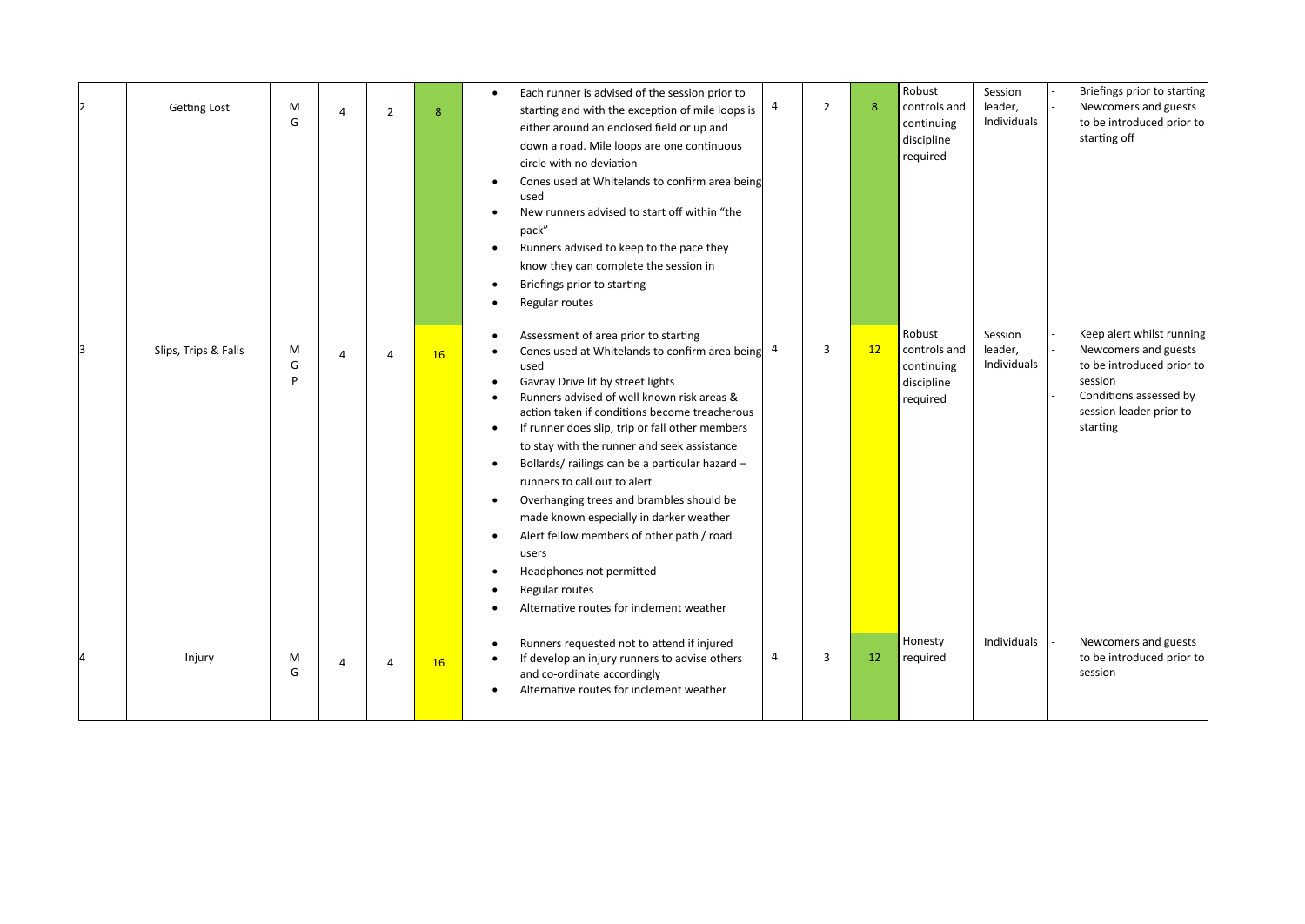| <b>Crossing Roads</b>          | M<br>G<br>P<br>R | 5              | $\overline{a}$ | 20 | Only crossing when safe to do so<br>$\bullet$<br>Do not cross if oncoming vehicles (cars and<br>bikes)<br>Key crossing points identified on regular routes<br>Runners advised to wear high visibility and / or<br>light coloured clothing to make themselves<br>more visible<br>Runners briefed on routes for the session prior<br>$\bullet$<br>to starting out<br>Runners to alert others if vehicles approaching<br>$\bullet$<br>Individual responsibility<br>All routes are either on an enclosed field or<br>$\bullet$<br>pathway paced and road crossings kept to a<br>minimum<br>Cross roads in well lit and visible areas<br>$\bullet$                                    | 5 | 3              | 15 | Discipline<br>and<br>awareness<br>required<br>Biggest risk<br>of long<br>distance<br>running | Individuals<br>& Group<br>members                                                       | Only crossing when safe<br>to do so         |
|--------------------------------|------------------|----------------|----------------|----|----------------------------------------------------------------------------------------------------------------------------------------------------------------------------------------------------------------------------------------------------------------------------------------------------------------------------------------------------------------------------------------------------------------------------------------------------------------------------------------------------------------------------------------------------------------------------------------------------------------------------------------------------------------------------------|---|----------------|----|----------------------------------------------------------------------------------------------|-----------------------------------------------------------------------------------------|---------------------------------------------|
| Other road / pavement<br>users | M<br>G<br>P<br>R | 4              | $\overline{4}$ | 16 | Runners advised to run on the side advised by<br>$\bullet$<br>session leader on any pavements and give<br>oncomers sufficient room to pass<br>Runners advised to wear high visibility and / or<br>light coloured clothing to make themselves<br>more visible<br>Runners to be made aware of high risk areas<br>$\bullet$<br>and that other road users have right of way<br>All runners to be aware of other pavement<br>$\bullet$<br>users in particular dog walkers who have dog<br>leads which may be trailing<br>Pedestrians have equal rights to be using the<br>$\bullet$<br>pavement<br>Runners to alert each other<br>$\bullet$<br>Individual responsibility<br>$\bullet$ | 4 | $\overline{2}$ | 8  | Discipline<br>and<br>awareness<br>required<br>Biggest risk<br>of long<br>distance<br>running | Individuals<br>& Group<br>members                                                       | Keep left where possible                    |
| <b>New Runners</b>             | G                | $\overline{a}$ | $\overline{a}$ | 16 | All new runners told to identify themselves to<br>$\bullet$<br>the organiser of the session on arrival<br>Organiser to establish who to benchmark the<br>$\bullet$<br>new runners against and make introductions<br>Organiser to advice new runner of protocols<br>$\bullet$<br>All new runners given certain tolerance for a 3-4<br>$\bullet$<br>sessions and then asked to join the club for<br>Insurance purposes                                                                                                                                                                                                                                                             | 4 | $\overline{2}$ | 8  | Robust<br>controls and<br>continuing<br>discipline<br>required                               | Session<br>leader,<br>newcomers<br>&<br>committee<br>to ensure a<br>leader each<br>week | All introductions prior to<br>starting runs |